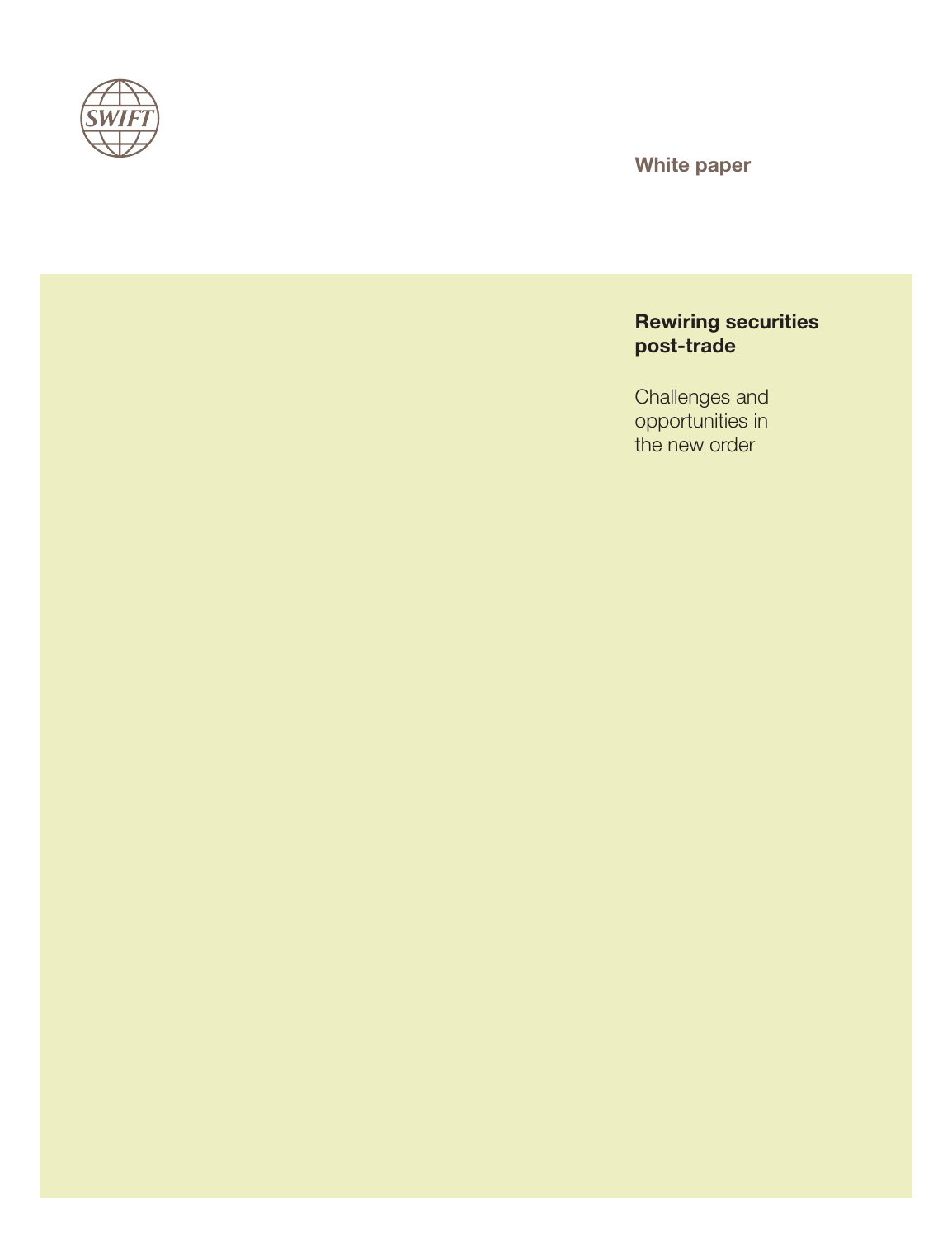# **Contents**

| A transformation in three phases                    | 3  |
|-----------------------------------------------------|----|
| Phase one – preparation and compliance              | 4  |
| Phase two – new business models and competition     | 5  |
| New operating models                                | 6  |
| Competition and concentration                       |    |
| Componentisation of the post-trade securities chain | 8  |
| An operational view                                 | 9  |
| New standards                                       | 9  |
| Phase three – the only constant is change           | 10 |
| Transformation – a journey not a destination        |    |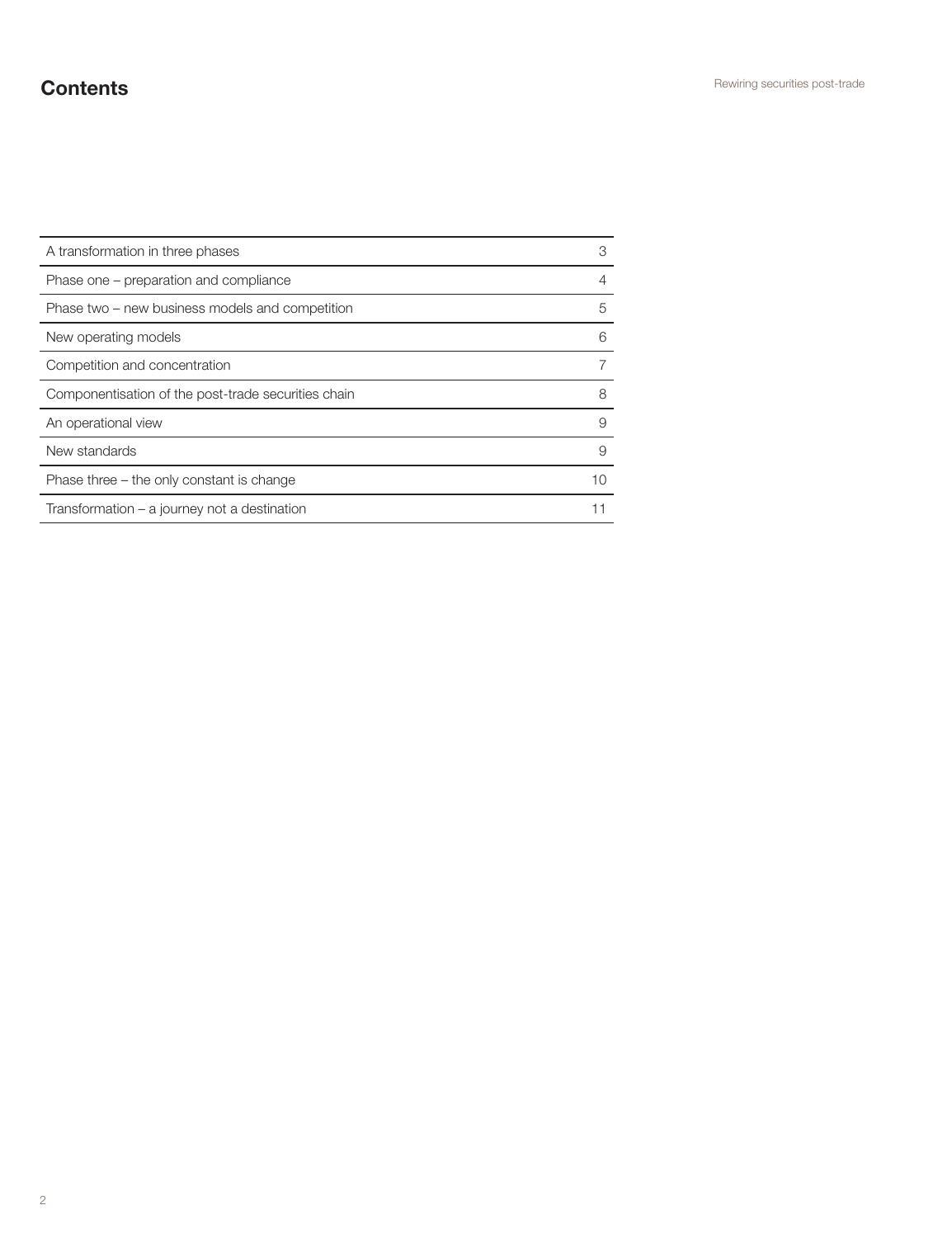## A transformation in three phases

Securities post-trade in the Eurozone is undergoing a major transformation. TARGET2- Securities (T2S) and the CSD Regulation (CSD-R) are having a profoundly disruptive impact on securities processing operations. Although both of these imperatives seek to boost competition, increase efficiency and improve risk management, in practice they are likely to commoditise securities settlement, remove geographic borders and transform how market participants interact. Here we analyse the drivers and phases of change, and consider the impact on existing business models and operations.

Although the transformation of securities post-trade is inevitable, it will take time to be fully realised. Based on extensive consultation with industry participants, we envisage a three-phased transformation of the post-trade securities landscape over the next five years.

In reality, these three phases will overlap because market participants set out from different starting points and have independent implementation schedules – for example, although the first wave of migration to T2S started in 2015, the final one will not happen until Q3 2017.

Nevertheless, these phases usefully illustrate the work that needs to be accomplished and the likely impact that each phase will have on the securities post-trade industry.

> Securities post trade processing will evolve in three transformational phases over the next 5 years.

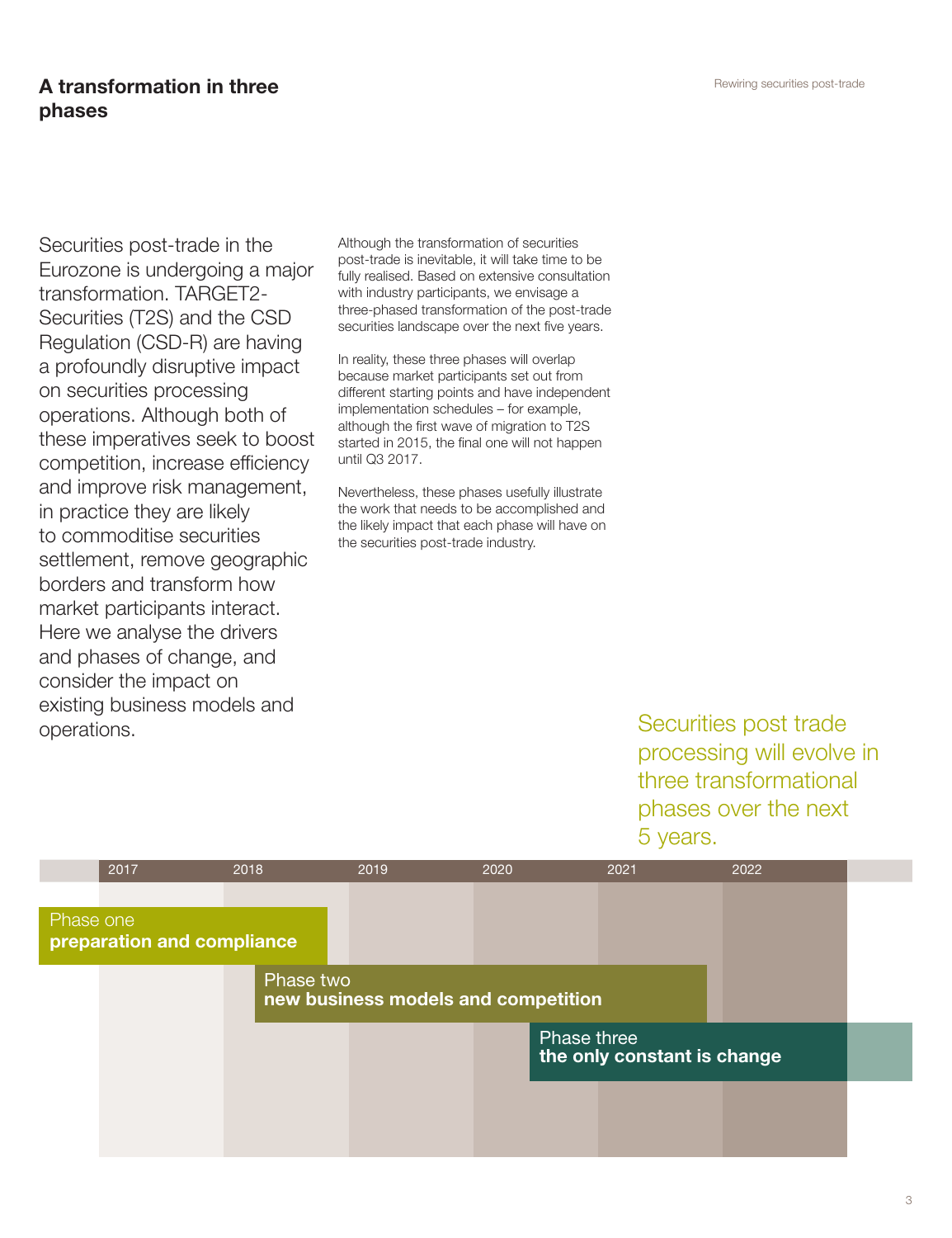### **Phase one –** Rewiring securities post-trade preparation and compliance

All market participants need to adapt their business organisation and their operations to cope with the environment created by T2S and EU regulations such as CSD-R.

In this phase, all market participants must prepare carefully for their migration to T2S, as well as compliance to CSD-R and the mounting body of other compliance initiatives that are starting to impact securities posttrade, including MIFID II and MIFIR.

Among these new regulations is CSD-R, whose overarching objective is to improve the quality of securities post-trade by ensuring the CSDs are risk free and by establishing a settlement discipline regime throughout the European Union.

CSD-R sets out a number of measures that will have a profound impact on the authorisation and governance of CSDs. These will affect the operations and business organisation of all market participants operating in securities post-trade throughout Europe.

First, CSD-R defines a new framework for CSDs, which includes extensive rules that CSDs must adhere to in order to be authorised to operate in Europe, as issuer and/or investor CSD.

For example, the framework includes a definition of 'fair and transparent' eligibility criteria, which will increase competition between CSDs, because CSDs can accept participants and issuers from across all of Europe, including those domiciled outside their traditional home market.

To achieve greater settlement efficiency, CSDs are also encouraged to develop delivery – versus-payment (DVP) links with one another, and must offer omnibus and segregated accounts to their customers, which may be challenging in cross-CSDs links because these two types of accounts are not managed or even defined the same way across all jurisdictions.

ECSDA recently published a report on the number of links between CSDs. Only a few show any substantial activity, with the notable exception of the bridge between Clearstream

Banking in Luxembourg and Euroclear Bank in Brussels which existed long before this new legislation came into play.

The concept of cross-border CSD membership is not new, but it has never really taken off. However, as global custodians or investment banks start to consider the T2S zone as a single market, things are beginning to change, and they are starting to open accounts directly with CSDs across Europe, rather than go through a local or regional custodian.

In practice, CSD-R and T2S signify a new era for CSDs: it forces CSDs and ICSDs to re-define their value propositions and business operating models. Ultimately, competition between them will be constrained by technology and the ability to seize new business opportunities.

Although increased competition may be a worthy goal, the time and effort needed to prepare and implement the required changes are significant. This compliance phase will certainly continue to span 2017 and 2018, but it may well extend longer, while CSDs and their own customers choose how they wish to participate in the new securities environment.

Since CSD-R's remit is Europe, industry participants will need to make a number of strategic decisions that are not limited to the Eurozone. Although the current focus is on those markets that have moved to T2S, all transactions that include a counterpart in the EU or an EU instrument will ultimately be impacted by CSD-R.

Clearly such decisions will have a significant impact on an organisation's operating model and business processes. Coupled with the impact of regulation, which obliges market participants to re-engineer their backoffices, this preparatory phase will consume considerable resources including management time, IT budget and regulatory expertise leaving little opportunity for innovation in service until phase 2.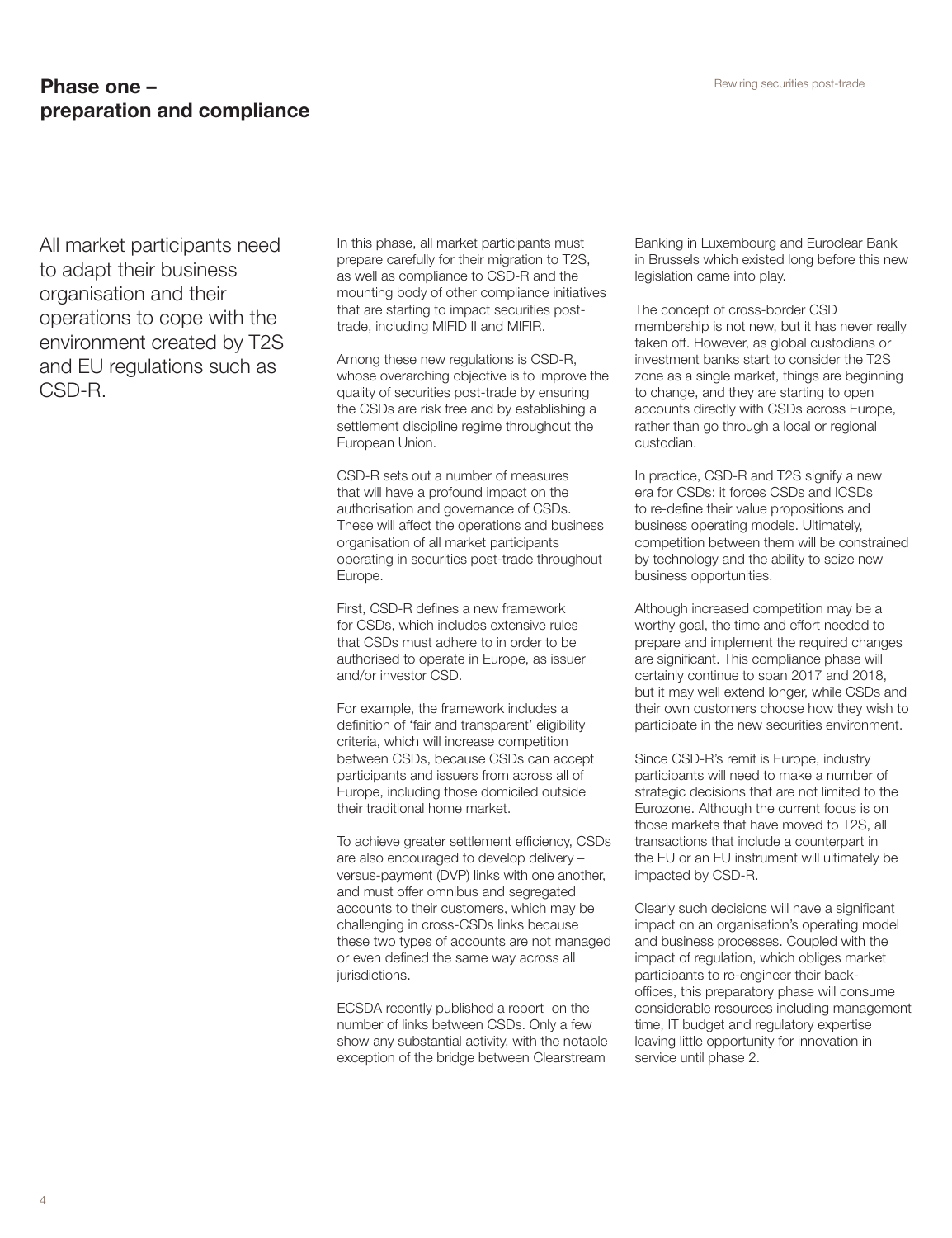## Phase two – Rewiring securities post-trade new business models and competition

Market players evolve their value proposition and start developing new strategies taking advantage of the new environment, turning challenges into new opportunities.

As the changes described above take effect, and the roles of settlement and service providers begin to evolve, new strategies and operating models for post-trade will start to appear in a second phase. Although some institutions have already made moves and announced their plans, we expect the majority to start to do so in 2018.

A key change will be that, because T2S now executes settlement on behalf of CSDs and their participants, certain post-trade functions will begin to disaggregate. This means that the different "classic" functions of securities post-trade, including custody, settlement, collateral services and account management

functions – could be performed separately from settlement.

This separation of functions is likely to have three significant consequences. The first is the emergence of a 'component-based' approach rather than the traditional end-to-end securities transaction chain. The second is the emergence of new operating models, and the third is the concentration of activity among fewer participants, each playing different roles along the chain, and potentially organising themselves into regional hubs.

Componentisation of the securities chain

Competition and market concentration Emergence of new operating models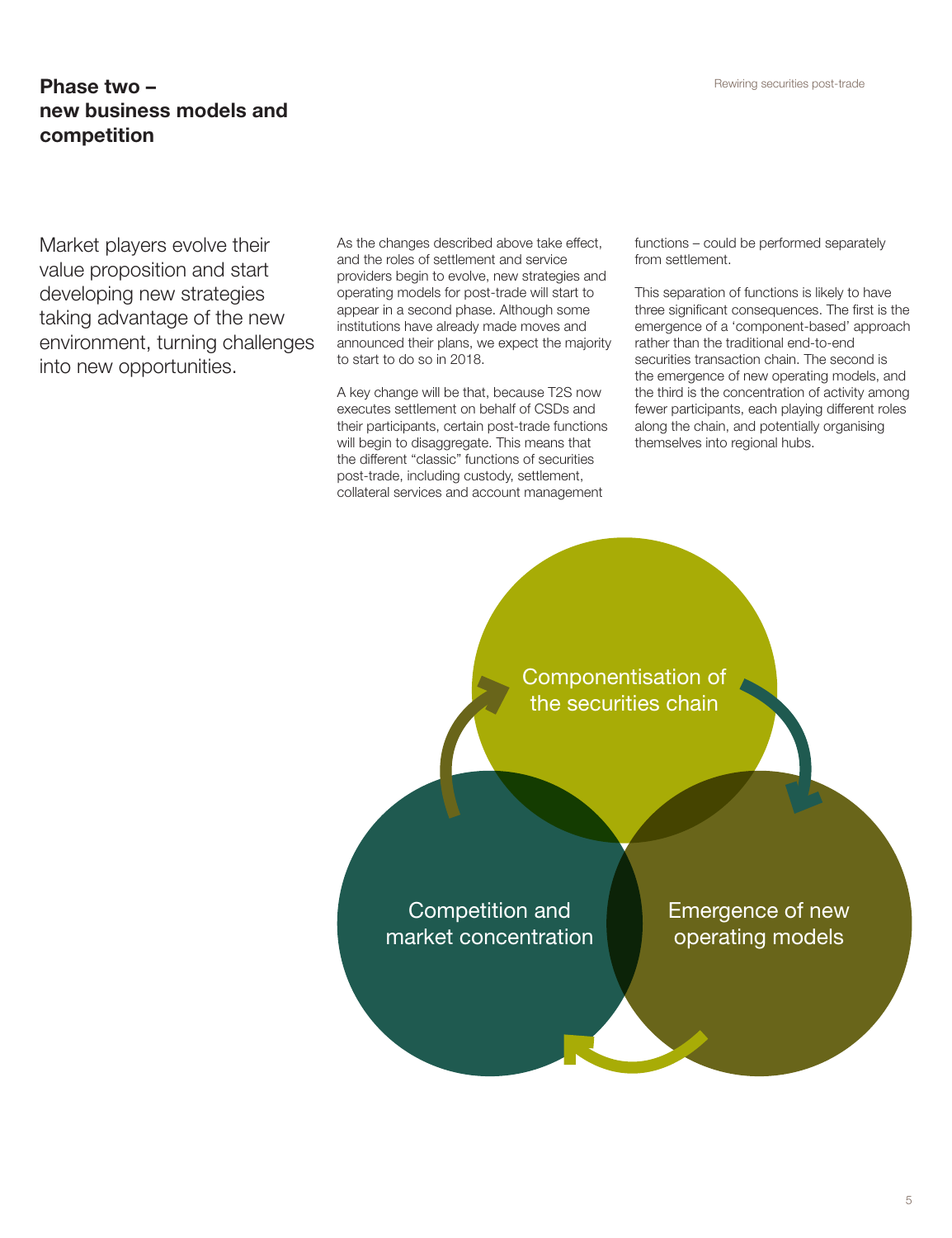## New operating models

As in any other industry, growing complexity coupled with increasing competition will lead to the emergence of new ways of working and new business models.

Existing providers of securities services will need to make informed strategic choices. For example, they may decide to maintain status quo; become routers of transactions on behalf of other players; repurpose the business around transaction processing, or provide regulatory reporting services to their local transaction community.

We expect this second phase to be an exciting period in posttrade: new partnerships and collaboration models will begin to emerge between ICSDs, CSDs and custodians, designed to serve their customers jointly. Today, all CSD's in Europe assume the roles of both an issuer and/or an investor CSD. But given the cost and complexity of managing the level, some broad network of agents and links that are necessary to operate as investor CSD at a European level, some CSDs may decide to specialise in order to be successful in a more competitive market.

A second level of choice for CSDs and custodians is to decide on the territory in which they will operate. Some CSDs have already clearly indicated their ambition to become a true European hub such as Euroclear France (ESES) and Clearstream Banking Frankfurt. Others seem to contain their ambition to their

domestic market or to develop regionally to cover a handful of markets.

The combination of these choices leads to a number of business models selected by CSDs, ICSDs and custodians and offered to investment banks and investors. Alongside the classic ICSD's and regional custodians' multimarket offers, we see CSDs developing an investor CSD network, based on issuer CSDs and agent banks, the emergence of an account operator model combining agent banks and CSDs, issuer CSDs offers as well as more synergies between ICSDs and CSDs capacities.

But the success of these different business models will ultimately be determined by competition and customer choice – the decisions made by investment banks, global custodians, broker/dealers and investment managers, and of course issuers.

The combination of T2S and CSD-R

pushes CSDs, ICSDs and banks to combine their offering differently,

> creating new partnerships to serve their customers.

Regional investor CSD



#### CSD & account operator

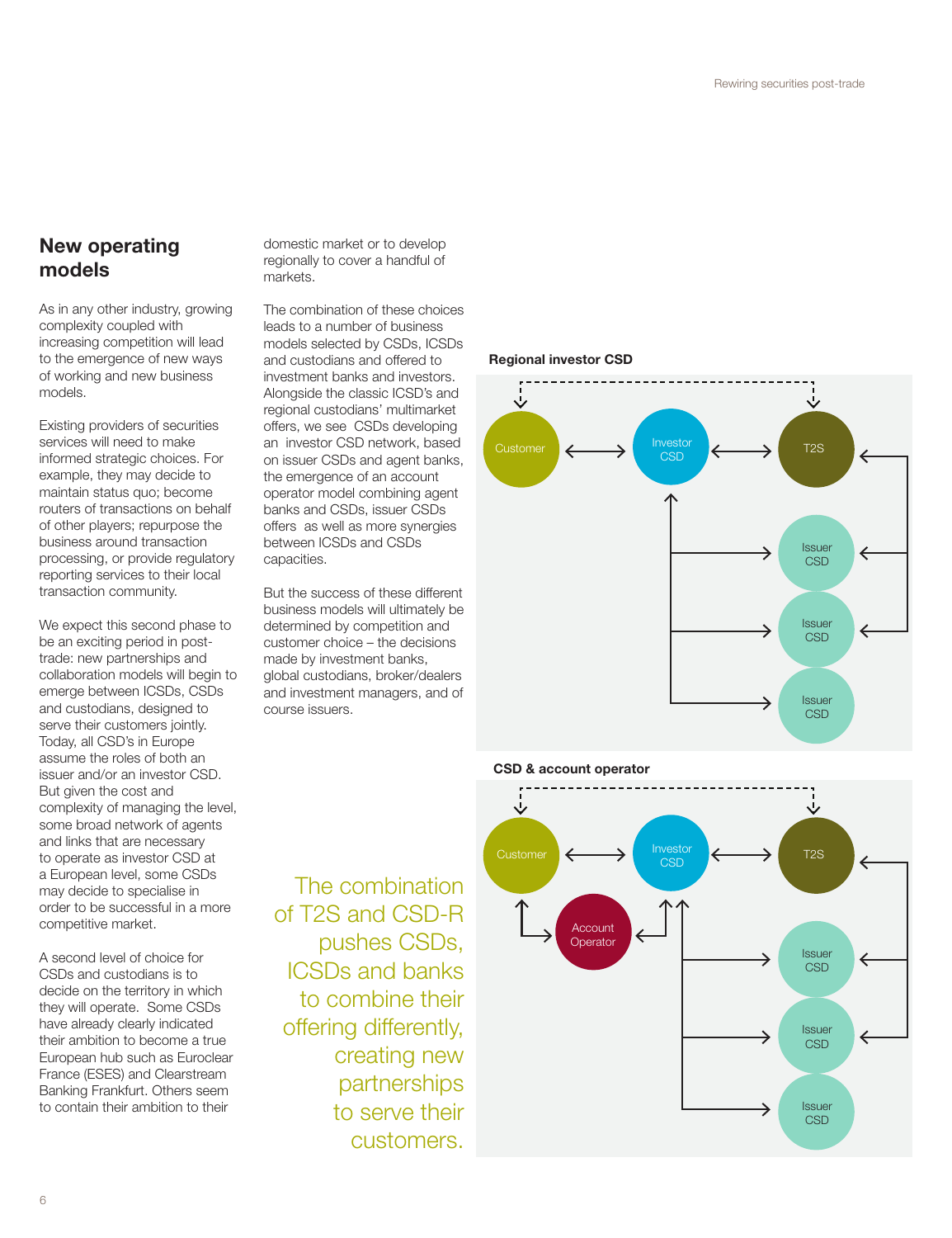



Regional issuer CSD



## Competition and concentration

Over time, we expect that increased competition and the overlap of roles between custodians and CSDs will reshape the market. This may also lead to the emergence of strong regional hubs – where there are synergies to be made through common requirements and ways of working – which include banks, CSDs and CCPs in regions such as the Nordics or Eastern Europe.

In 2016, more than 50% of all securities messages (over SWIFT) in the Eurozone were processed through a handful of (I)CSDs and custodian hubs. Of course, T2S itself has now also become a major new European transactions hub.

In the short to medium term, given their considerable weight in the market, it seems likely that these hubs will remain and even strengthen their positions. They will do this by creating economies of scale, leveraging their operations and networks, and by drawing on their expertise in managing multimarket operations, their ability to comply with complex regulatory challenges. Some hubs will also exploit their access to large pools of assets to offer new securities financing and collateral management services.

Other post-trade participants will differentiate by offering the basic but highly cost effective services in their home markets. Others may decide to focus on specialised, value add services, for example asset servicing only. The new competitive order for securities post-trade is not limited to T2S CSDs. Other EU players, including regional custodians may develop models to capitalise on new opportunities provided by CSD-R.

While a great deal of business innovation will be enabled by T2S and CSD-R, some of the legal and practical barriers, which were previously identified by the Giovannini report and then by the European Post Trade Forum, will remain after their implementation. For example, the lack of a harmonised securities legal framework in Europe means there is still then need for bespoke country-based specificities. Dealing with all this local complexity means that even the most successful players will not be able to operate seamlessly in isolation from one another.

Ironically, although it was claimed that CSD-R and T2S should ultimately lead to a reduction in the number of financial infrastructures in Europe, it also seems unlikely that we will see any Eurozone CSD's disappear over the next few years. Although CSDs have outsourced their settlement business to T2S, and they may give up or lose the provision of other services to alternative providers, local legislation and governance means that ultimately they must always play the notary role in their respective markets.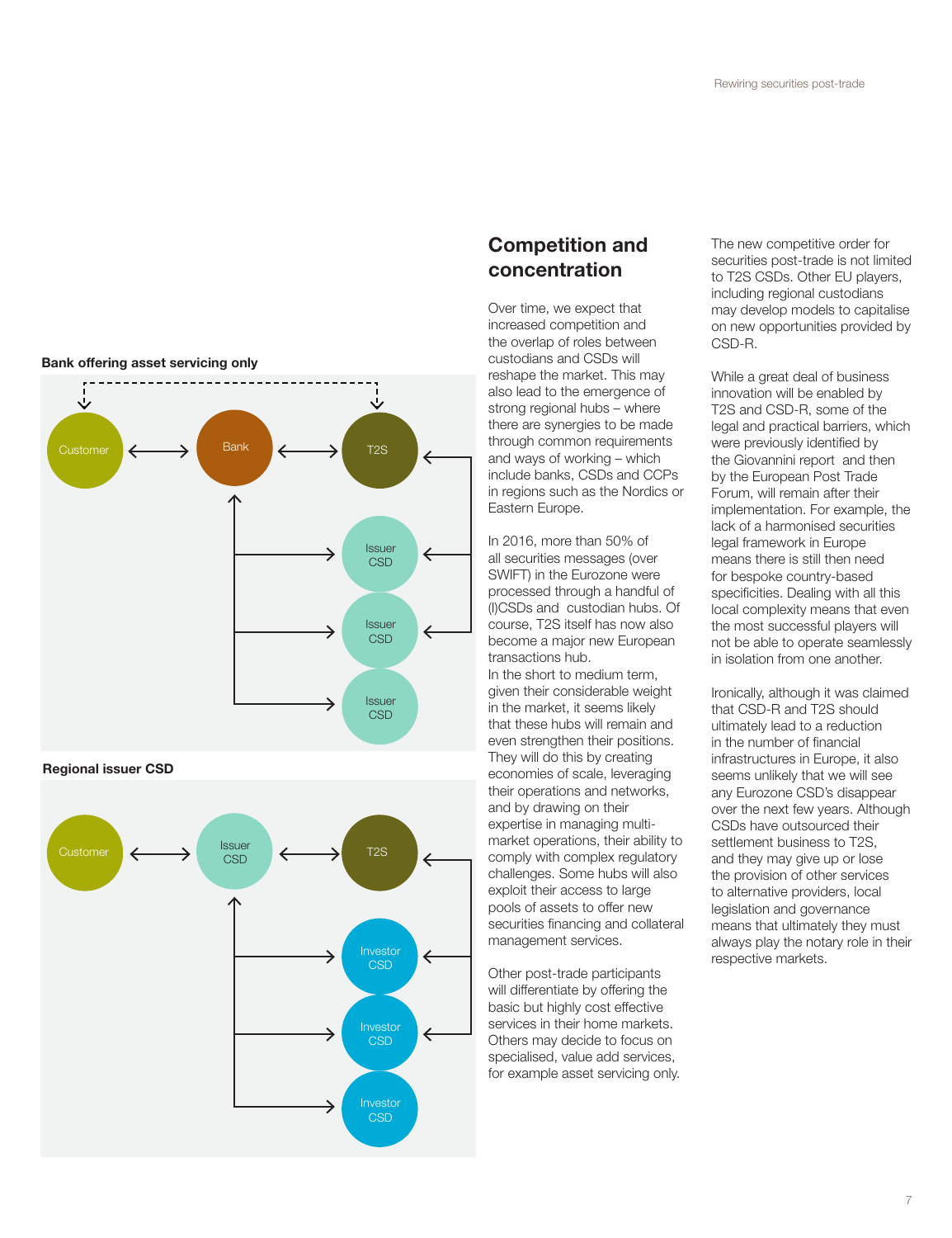# Componentisation of the post-trade securities chain

Because T2S absorbs all settlement activity, CSDs that move to T2S have no choice but to redefine their systems and operations to extract settlement processing and reorganise their other post-trade activities.

One consequence of this is that some activities, such as asset servicing or collateral management, will be carried out independently from each other and could ultimately be offered as separate services by different providers.

Although it has always been possible for CSDs and custodians to provide tailored services, we expect that this will become even more the norm in this new environment.

Thus, we expect some CSDs and custodians to focus on their core capabilities, while others will choose to differentiate by offering new value added services.

Custodians, such as Société Générale, BNP Paribas Securities Services, Deutsche Bank or BBVA, may also follow suit and decide to unbundle certain functional components of the securities chain, and then offer these as standalone services, either directly to their customers or through business partners.

This marks a change from traditional posttrade, where a service provider's ability to offer competitive services was usually linked to the number of transactions settled or the amount of assets held under custody.

However, there are consequences in this unbundling of services. For example, a CSD or custodian bank will not be able to provide collateral management services without being fully aware of the latest settlement and custody positions of the clients benefiting from that service. Even though services are unbundled, there will be a great deal of interdependency between providers. This will add a new layer of complexity at the operational level, because these service providers will need to exchange a lot more reporting and data.



In practice, securities processing will evolve towards a componentbased industry where service delivery can be more segregated.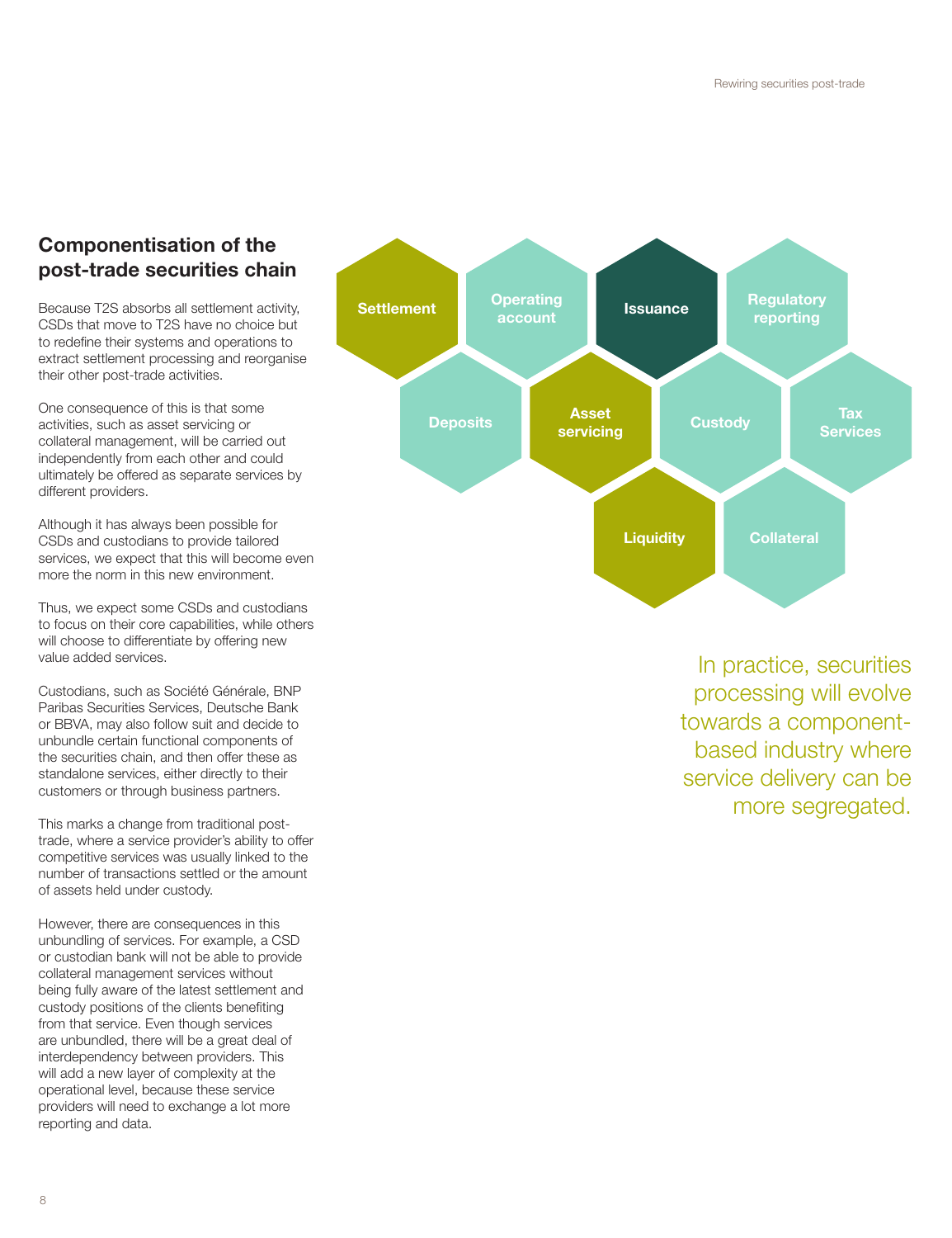New business models will make functional and operational links diverge which will then re-wire post trade differently from today.



To-Be: a more complex operating model with new flows and copies



## An operational view

While we expect the securities business in the Eurozone to be concentrated between major hubs, T2S and CSD-R will have a significant operational impact on all market participants.

Since T2S has become the ubiquitous settlement platform of the Eurozone, we have started to witness the breakdown of traditional operating models because the operational chain of information will not always match the legal or functional one.

For example, directly connected T2S participants (DCPs) now send settlement instructions directly to T2S, and no longer through their custodian and/or CSD. And as T2S becomes the central settlement processing engine for the Eurozone, entities connected directly to T2S, will be able to receive status and confirmations directly, again bypassing the rest of the chain. For the first time, traditional messaging flows have been broken and no longer mirror the functional/ legal distribution of tasks.

Although the traditional chain may be broken, participants will not be able to work in isolation because they will rely on each other for information. We believe that this will lead to new ways of communicating, including the set-up of new automated copy mechanisms, already widely used in the RTGS space.

### New standards

In addition to the impact on operations due to the dissociation of functional flows from operational flows, back-offices will also need to contend with new standards and specific data, including the Legal Entity Identifier (LEI), and manage a parallel use of ISO 15022 and ISO 20022 for their message exchange.

In some markets, including the Nordics, CSD's already have plans to discontinue the use of proprietary standards in favour of ISO 20022. Most markets however are likely to implement ISO 20022 more gradually, waiting for sufficient customer demand before making the change.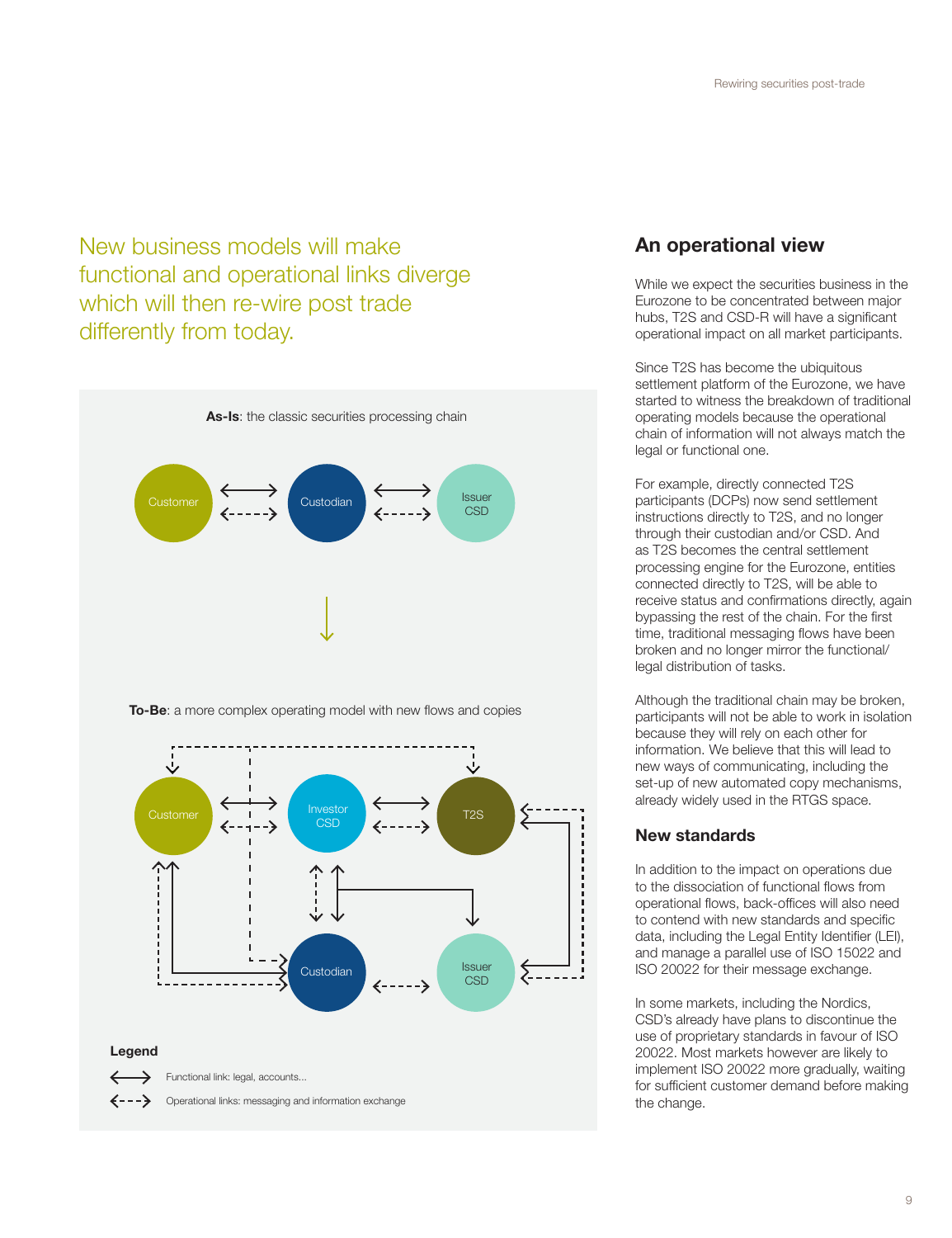## Phase three – Rewiring securities post-trade the only constant is change

Although T2S and securities regulation have already started to have a profound impact on securities post-trade, this marks only the beginning of a new era of transformation.

There are several other market events expected in the coming years that are likely to be an even more powerful driver of transformation than T2S, and these include:

| <b>T2S evolution</b>                                                                                                                                                                                                                    | Eurosystem's<br>2020 vision                                                                                                                                                                                                                                                                                                                                                                                                                                                                                                                                                                                     | <b>New technologies</b>                                                                                                                                                                                                                                                                                                                                                              | <b>New regulations</b>                                                                                                                                                                                                                                                                                                  | <b>Brexit</b>                                                                                                                                                                                                                                                                                                                                                                                                                                                                  |
|-----------------------------------------------------------------------------------------------------------------------------------------------------------------------------------------------------------------------------------------|-----------------------------------------------------------------------------------------------------------------------------------------------------------------------------------------------------------------------------------------------------------------------------------------------------------------------------------------------------------------------------------------------------------------------------------------------------------------------------------------------------------------------------------------------------------------------------------------------------------------|--------------------------------------------------------------------------------------------------------------------------------------------------------------------------------------------------------------------------------------------------------------------------------------------------------------------------------------------------------------------------------------|-------------------------------------------------------------------------------------------------------------------------------------------------------------------------------------------------------------------------------------------------------------------------------------------------------------------------|--------------------------------------------------------------------------------------------------------------------------------------------------------------------------------------------------------------------------------------------------------------------------------------------------------------------------------------------------------------------------------------------------------------------------------------------------------------------------------|
| The expansion of<br><b>T2S</b> to include more<br>currencies, more<br>instruments such as<br>funds, and/or more<br>markets either inside<br>or outside the EU, will<br>clearly further extend the<br>influence of T2S on the<br>market. | The Eurosystem's 2020<br><b>vision.</b> which blurs the<br>traditional separation of<br>securities and payments<br>markets, by offering<br>single access to a new<br>real-time payments<br>system, TIPS, as well as<br>T2 and T2S. The platform<br>will operate using a<br>single standard - ISO<br>20022 - which is already<br>used by T2S. Although<br>some banks claim to<br>have already combined<br>the back-offices of their<br>high value payments and<br>securities businesses, for<br>many others the transition<br>to ISO 20022 will have<br>a major impact on their<br>payments processing<br>chain. | New technologies,<br>including DLT<br>(Distributed Ledger<br><b>Technology)</b> which<br>could be well suited to<br>improving the efficiency<br>in securities post-trade.<br>One of the reasons<br>blockchain could add<br>value is because it would<br>increase transparency<br>between players, from<br>issuers to regulators and<br>reduce the need for costly<br>reconciliation. | <b>New regulations will</b><br>continue to be added to<br>the already burgeoning<br>body of existing financial<br>regulation, alongside the<br>plan for Capital Markets<br>Union (CMU), which<br>aims to create a deeper,<br>more integrated capital<br>market in the EU and to<br>foster investment across<br>borders. | <b>Brexit.</b> the UK's exit<br>from the EU, will require<br>the disentangling of the<br>UK from a substantial<br>body of EU legislation<br>that currently applies, a<br>massive undertaking that<br>will take several years<br>to complete. All industry<br>sectors and functions.<br>including securities post-<br>trade, are likely to be<br>affected and some Banks<br>have started to consider<br>moving some activities<br>out of London to other<br>European countries. |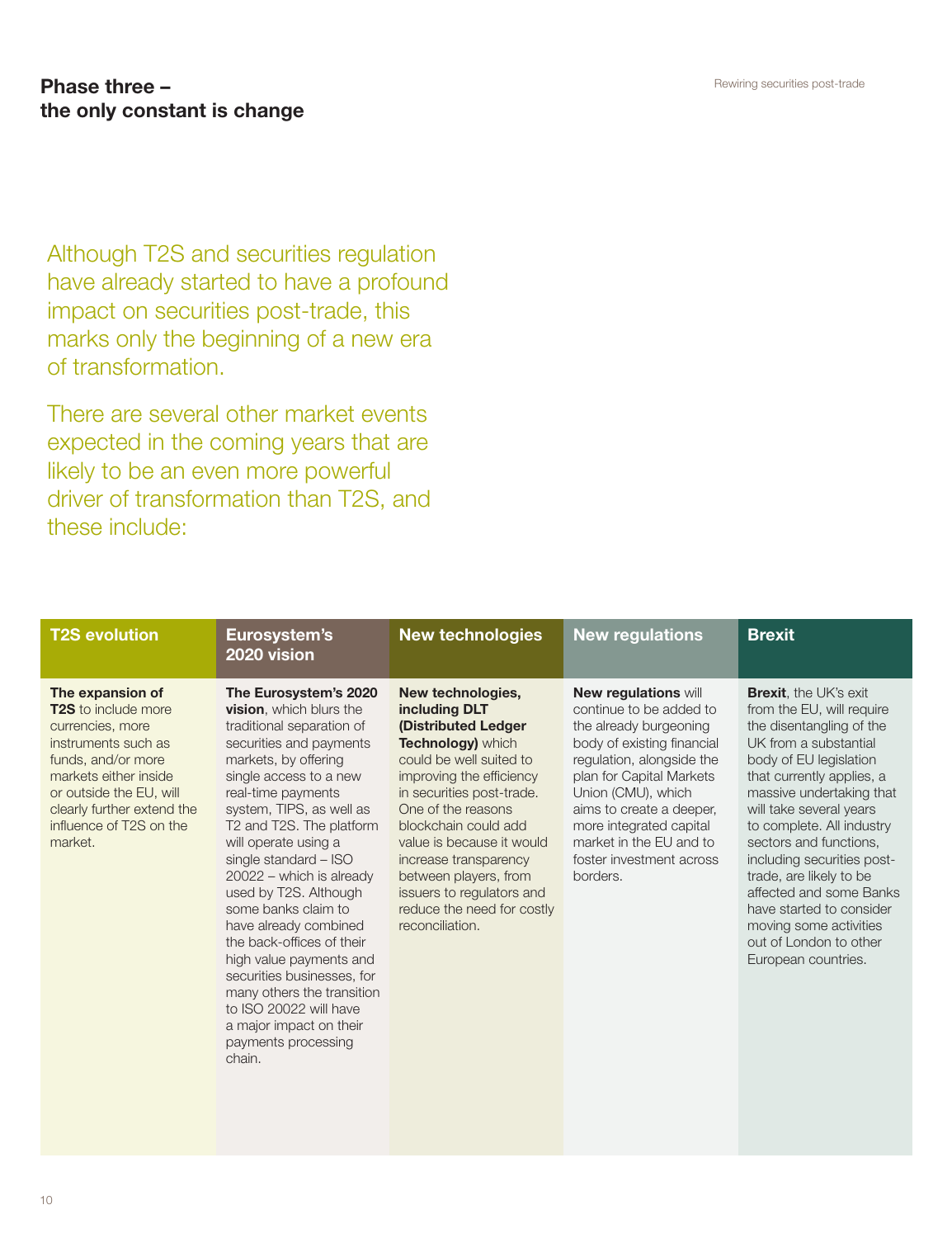## Transformation – a journey not a destination

There is little doubt that T2S and CSD-R are highly disruptive and will reshape the securities post-trade industry. However, it is still difficult to determine the long term future state, or indeed exactly when these changes will occur.

Most industry participants have now prepared for T2S, and many are in the process of preparing for CSD-R and developing new business models. But some players, including key Investment Banks and Fund managers, are waiting to see how the posttrade landscape evolves before making final decisions about how to change their business and which service providers to use and this will continue to shape the future.

Alongside these business model changes, we expect a breakdown of the traditional value and transaction chain flows which will result in more connections between all the parties involved in post-trade, not less, because no party will be fully excluded from the ecosystem, at least in the short term.

This will lead to a greater need for cost efficient, flexible and re-usable technology that can be deployed, and then redeployed, as business needs and new partnerships evolve.

Standardisation and interoperability between market participants will play an important role, supported by new and cost efficient communication tools.

The market has already started to collaborate to achieve this, and a good example is the adoption of the ISO 20022 Harmonisation Charter, which seeks to ensure interoperability between market participants using ISO 20022 by streamlining the use of the different versions and making individual CSD specifications available.

The ISO 20022 standard has also been chosen by European regulators for reporting under a variety of regulations including EMIR, MiFID II/MiFIR, SFTR and MMSR. The use of same standard for transaction processing as well as regulatory reporting will simplify implementation for regulated firms by enabling re-use of systems and data.

And in order to remain relevant, participants will also need to be able to interconnect efficiently. The ability to rethink and agilely rework connections to different market players will therefore be essential, as will the ability to rely on the reuse of tried and trusted infrastructure and communications mechanisms when initiating interactions with new players. This is where SWIFT plays a critical role, since it can offer safe, resilient, reliable and standardised messaging solutions to all its users.

In the securities posttrade landscape of the future, we believe that being well connected and agile may be more important than scale. To succeed in this new era, all securities industry participants, including CSDs and custodians, will not only need to be innovative - they will need to be agile to benefit from the transformation that is on the horizon.